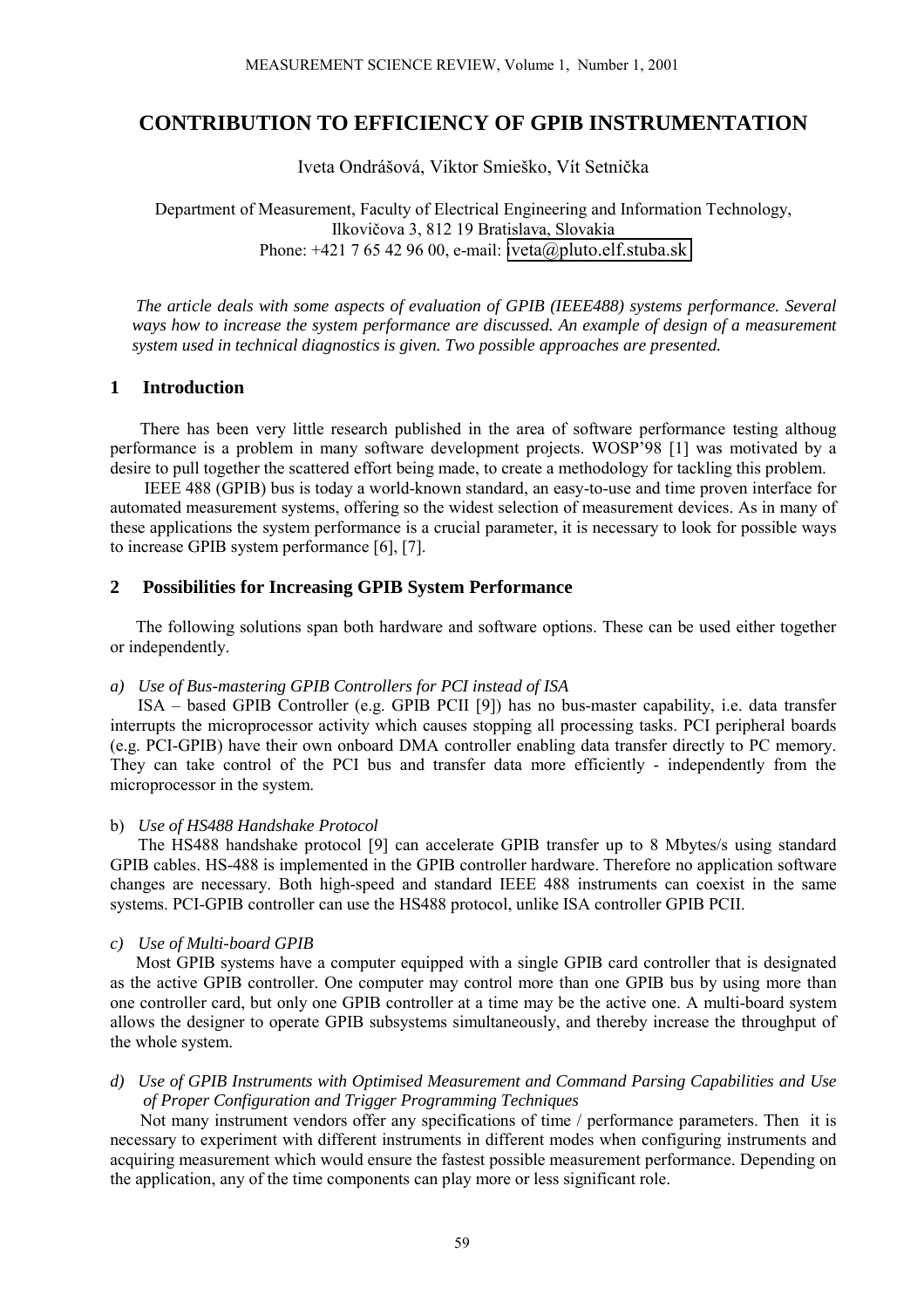The particular times may be characterized by a GPIB line analyzer or by using GPIB diagnostic software (e.g. National Instrument′s GPIB Spy software [9]) or by special time-getting functions or tools of the development software (e.g. profiler in Visual C++).

 Where measurement times and throughput considerations have a substantial impact on the design, the GPIB instrument performance specification requires careful review and sometimes even technical support from the instrument manufacturer.

 An approach to modelling AMS performance is given in [2], [3] and some hints for performance improvement in [4].

# *e) Use of Data Processing in the PC*

 In general, processing capabilities of the PC advance more quickly than instrument capabilities. To ensure the most powerful processing rates we should consider off-loading some computation analysis to the PC rather than relying on the instrument capabilities.

#### *f) Use of IVI Drivers for Interchangeability*

 A new class of drivers called IVI drivers (Interchangeable Virtual Instruments) has been defined by the IVI Foundation, an Industry consortium. The IVI technology is based on involving standard programming interfaces for five classes of instruments (oscilloscopes, dvm, functional generators, switches, power supplies), which results in hardware independent instrument drivers, high flexibility and reusability. IVI drivers achieve better performance by remembering the state of the hardware settings on the instrument and avoid sending out redundant configuration commands.

#### *g) Use of Multithreading in Application Software*

 Multithreading is a programming method by which a task is divided into different subtasks, or threads that can work independently from other threads in a system. It is possible to increase application performance by simultaneous execution of individual threads in a multiprocessor system, or by allocating appropriate processor time slices to threads in a single-processor system. Multithreading can help to manage system resources more efficiently.

For example, an application might have threads for different responsibilities – user interaction, data acquisition, data processing and data displaying.

#### *h) Use of Native (Binary) Data Format for Data Transfer*

Using binary data format for transferring data would avoid the overhead of two conversions. The first conversion in the instrument where binary data is converted into ASCII for a transfer across GPIB (can be very time consuming); the second conversion in the  $PC$  – from ASCII to binary for further data processing and analysis.

Some more ideas on GPIB system performance improvement are shown at the end of the following Part.

# **3 Experiment**

#### *a) Task Description*

The experiment is oriented to design of automated instrumentation for a particular case of nondestructive diagnostics of cracks, holes, or any other irregularities inside or outside a part under test consisting of soft magnetic conducting material in leakage magnetic field [5].

The physical realisation of testing systems is based on multiple scanning of dc voltage from sensors - Hall type probes, moved along the tested pattern. The data are then processed by vector analysis, as well as archived and interpreted.

# *b) GPIB Design Considerations (Selecting System configuration, GPIB test instruments, GPIB controller card, choosing GPIB test software)*

In one of the detection methods six inputs are handled. In such a case, it is necessary to implement and control triggering multiple GPIB instruments (dc voltmeters). Based on the test requirements and available test equipment, there are two possible solutions which are shown in Figure 1.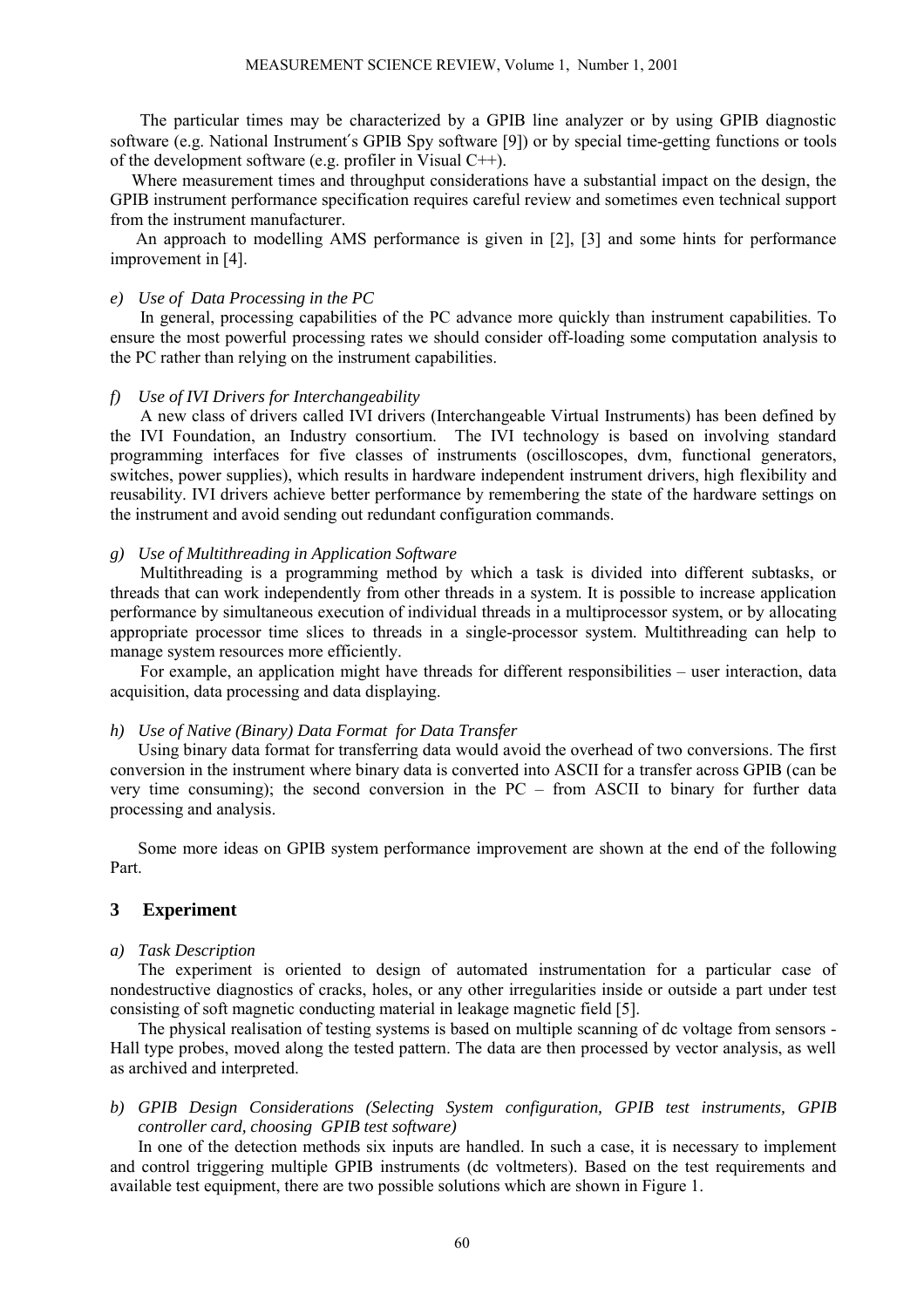

Fig. 1. Two possible models of AMS based on GPIB bus; A-Model : PC, DVM, MUX (six channels), Unit Under Test, Power Supply  $B\text{-Model}$ : PC, six DVM 1 – DVM 6, Unit Under Test, Power Supply

Both of the models are controlled by a PC equipped with one ISA GPIB card (GPIB-PCIIA) based on NI-488.2 device driver [9]. The controller card is compatible with the computer's hardware platform and its OS (Windows 95/98).

A-Model comprises a digital voltmeter DVM (HP34401A [8]) and a multiplexor MUX (HP3495A) with six channels connected to the Unit Under Test UUT. The output of the MUX is programmatically switched to the rear input of the DVM.

B-Model comprises six digital voltmeters DVM  $1 - DVM$  6 (HP34401A) connected directly to the Unit Under Test.

#### *c) System Performance Testing*

Several A and B model variations are measured. The programming structure of each of the models consists of the following steps: initialization, configuration, triggering, data acquisition, data preprocessing or processing, data transfer and data archiving and presentation.

When assessing the performance of the test system, particular times (see [4]) and the total time of the measurement procedure are considered. Table 1 shows results of benchmark test – total times (in seconds) of eight various procedures written in C language in Visual C++.

| Model AMS       | A Model            |     | <b>B</b> Model |     |
|-----------------|--------------------|-----|----------------|-----|
| Instrument      | HP3495A - HP34401A |     | 6 x HP34401A   |     |
| Range           | Auto               | 10V | Auto           | 10V |
| Reading data    | 62                 | 57  | 39             | 38  |
| Reading average | 70                 | 67  | 55             | 56  |

Table 1. Times of measurement procedures in seconds for 10 triggers taking 10 samples.

The first comparison deals with different hardware  $-$  instruments and two comparisons are based on different instrument configuration and different ways of data processing.

c1) Comparison of A-Model and B-Model with the same type of DVM (HP34401A).

As voltmeters in both models are triggered by an interface command GET, we can talk about serial triggering (A) and parallel triggering (B). In A-Model, the DVM is triggered after closing single channels of the MUX. In B-Model, increase of performance is reached by triggering all six DVMs at the same moment and then the data are read from DVMs sequentially. The times listed in Tab.1 depend first of all on DVM reading rate (according to the DVM configuration, e.g. resolution, integration time, etc.) and also on MUX switching time.

c2) There is no significant difference betwen using autorange (Auto) or fixed range (10V).